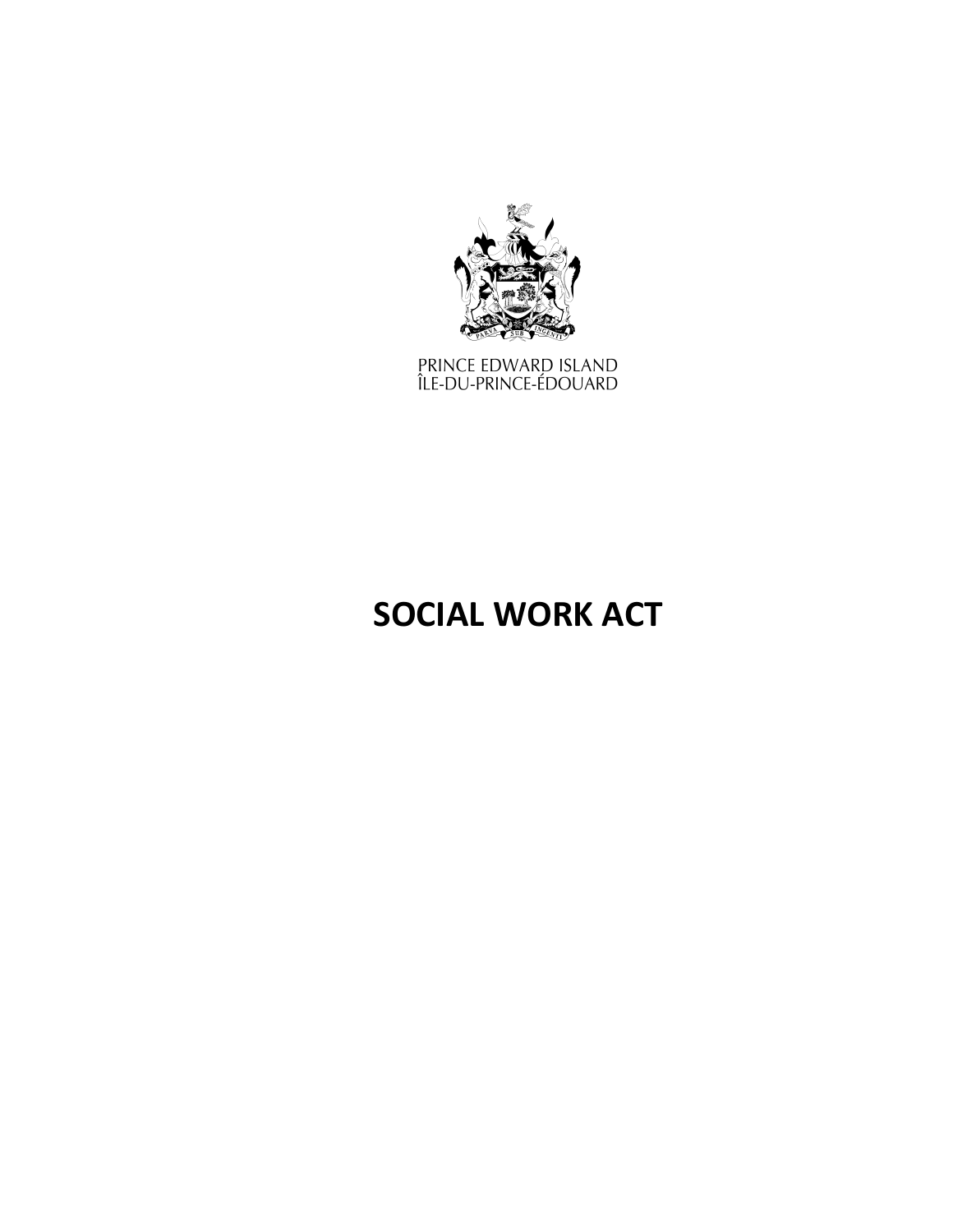# **PLEASE NOTE**

This document, prepared by the *[Legislative](http://www.gov.pe.ca/jps/index.php3?number=1027247) Counsel Office*, is an office consolidation of this Act, current to March 25, 2017. It is intended for information and reference purposes only.

This document is *not* the official version of the Act. The Act and the amendments as printed under the authority of the Queen's Printer for the province should be consulted to determine the authoritative statement of the law.

For more information concerning the history of this Act, please see the *[Table of Public Acts](https://www.princeedwardisland.ca/sites/default/files/publications/leg_table_acts.pdf)* on the Prince Edward Island Government web site (www.princeedwardisland.ca).

If you find any errors or omissions in this consolidation, please contact:

*Legislative Counsel Office Tel: (902) 368-4292 Email: legislation@gov.pe.ca*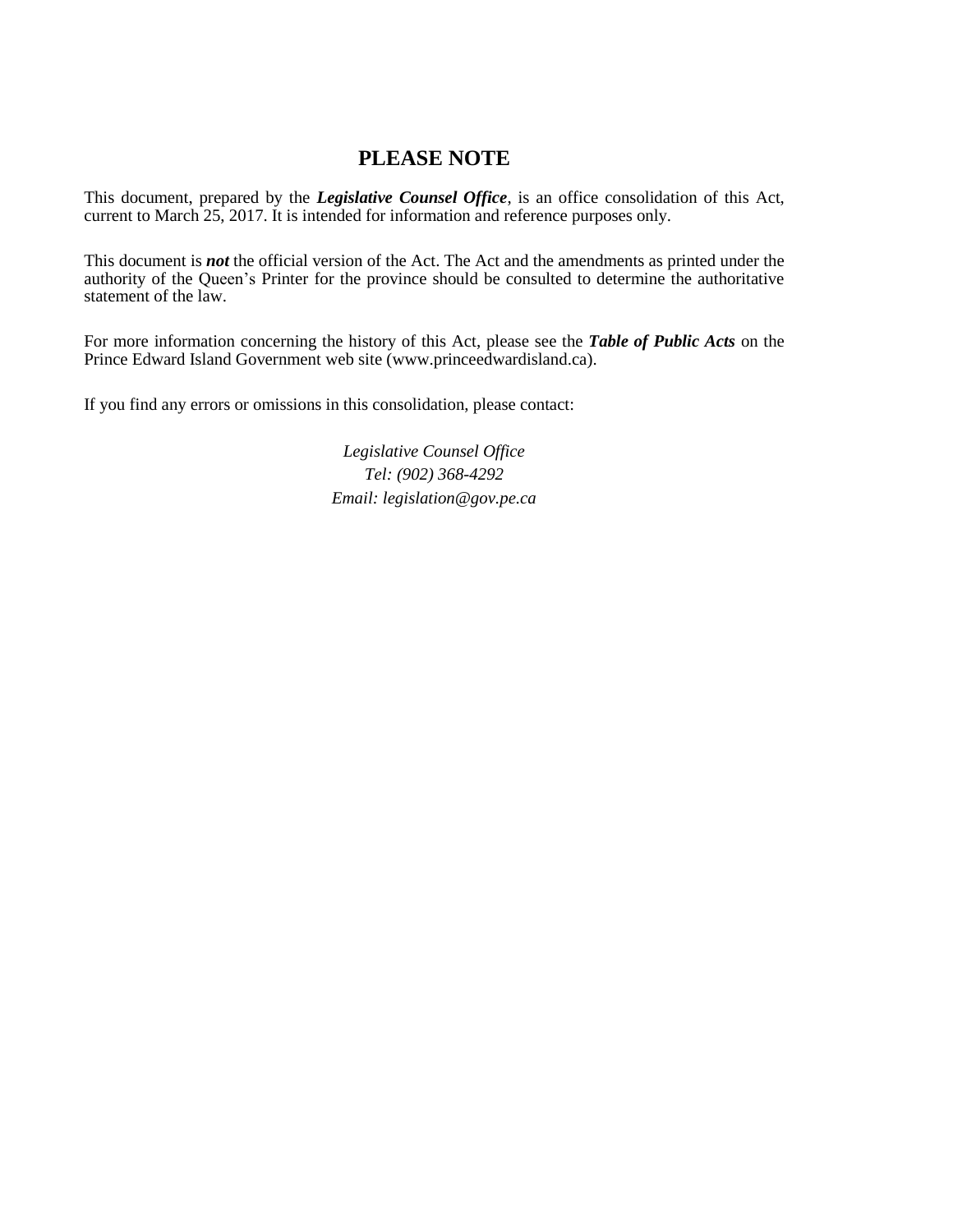

# **SOCIAL WORK ACT**

# **Table of Contents**

| Section                                                                    |                                                                                                                                                     | Page           |
|----------------------------------------------------------------------------|-----------------------------------------------------------------------------------------------------------------------------------------------------|----------------|
| 1.                                                                         |                                                                                                                                                     |                |
|                                                                            | <b>ASSOCIATION</b><br><u> 1989 - Johann Stoff, deutscher Stoffen und der Stoffen und der Stoffen und der Stoffen und der Stoffen und der</u>        | 6              |
| 2.<br>$\mathcal{E}$<br>4.<br>5.                                            |                                                                                                                                                     |                |
|                                                                            | <b>REGISTRATION BOARD</b>                                                                                                                           | $\overline{ }$ |
| 6.<br>7.<br>7.1<br>8.                                                      |                                                                                                                                                     |                |
|                                                                            | <b>REGISTRATION</b>                                                                                                                                 | 10             |
| 9.<br>10.<br>11.<br>12.                                                    |                                                                                                                                                     |                |
| <b>DISCIPLINE</b>                                                          |                                                                                                                                                     | 12             |
| 13.<br>13.1<br>13.2<br>13.3<br>13.4<br>13.5<br>13.6<br>13.7<br>14.<br>14.1 |                                                                                                                                                     |                |
|                                                                            | <b>OFFENCE, LIABILITY</b><br><u> 1989 - Johann Stoff, deutscher Stoffen und der Stoffen und der Stoffen und der Stoffen und der Stoffen und der</u> | 16             |
| 15.<br>15.1<br>16.<br>17.<br>18.<br>19.<br>20.<br>21.                      |                                                                                                                                                     |                |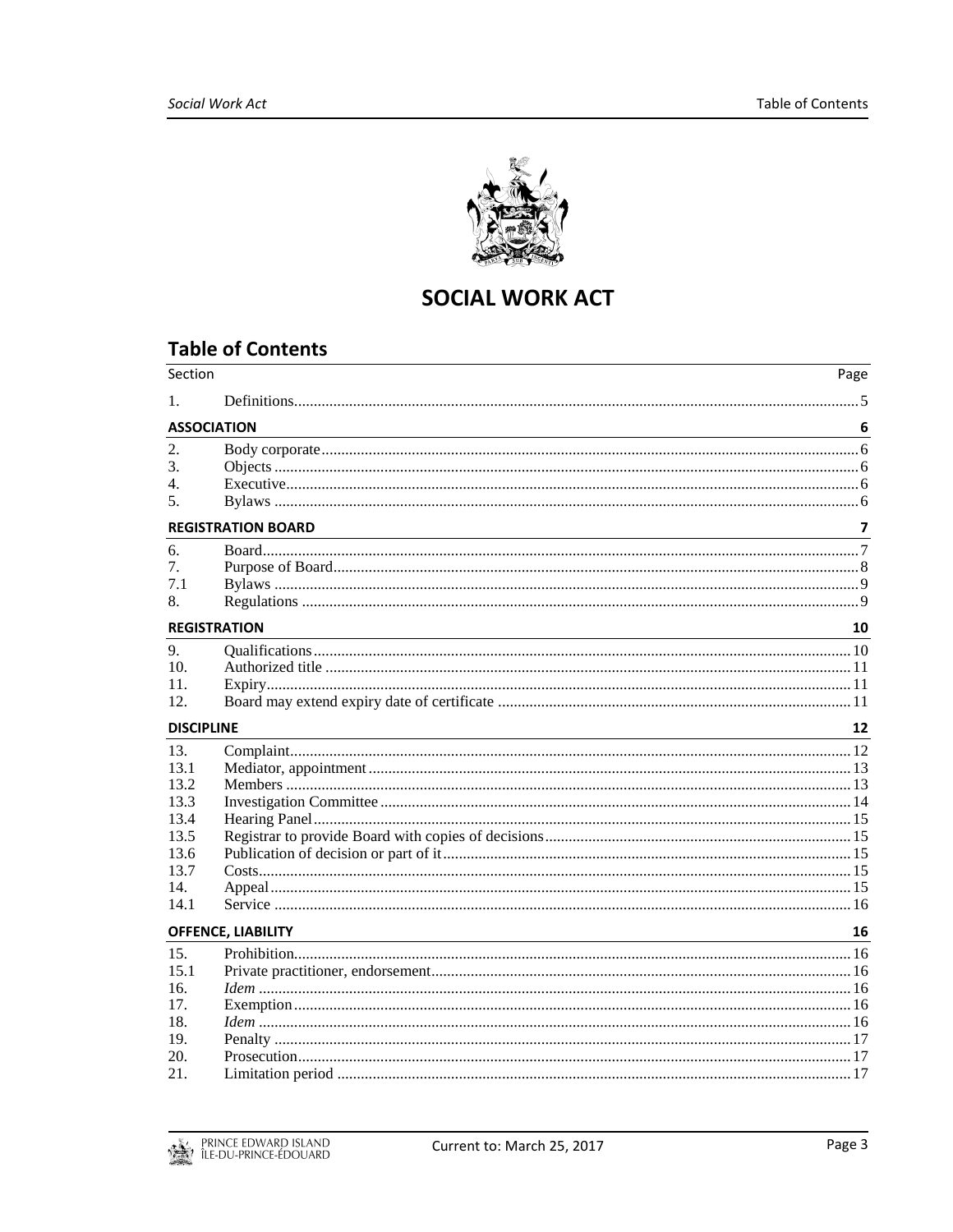| 22. |  |
|-----|--|
| 23. |  |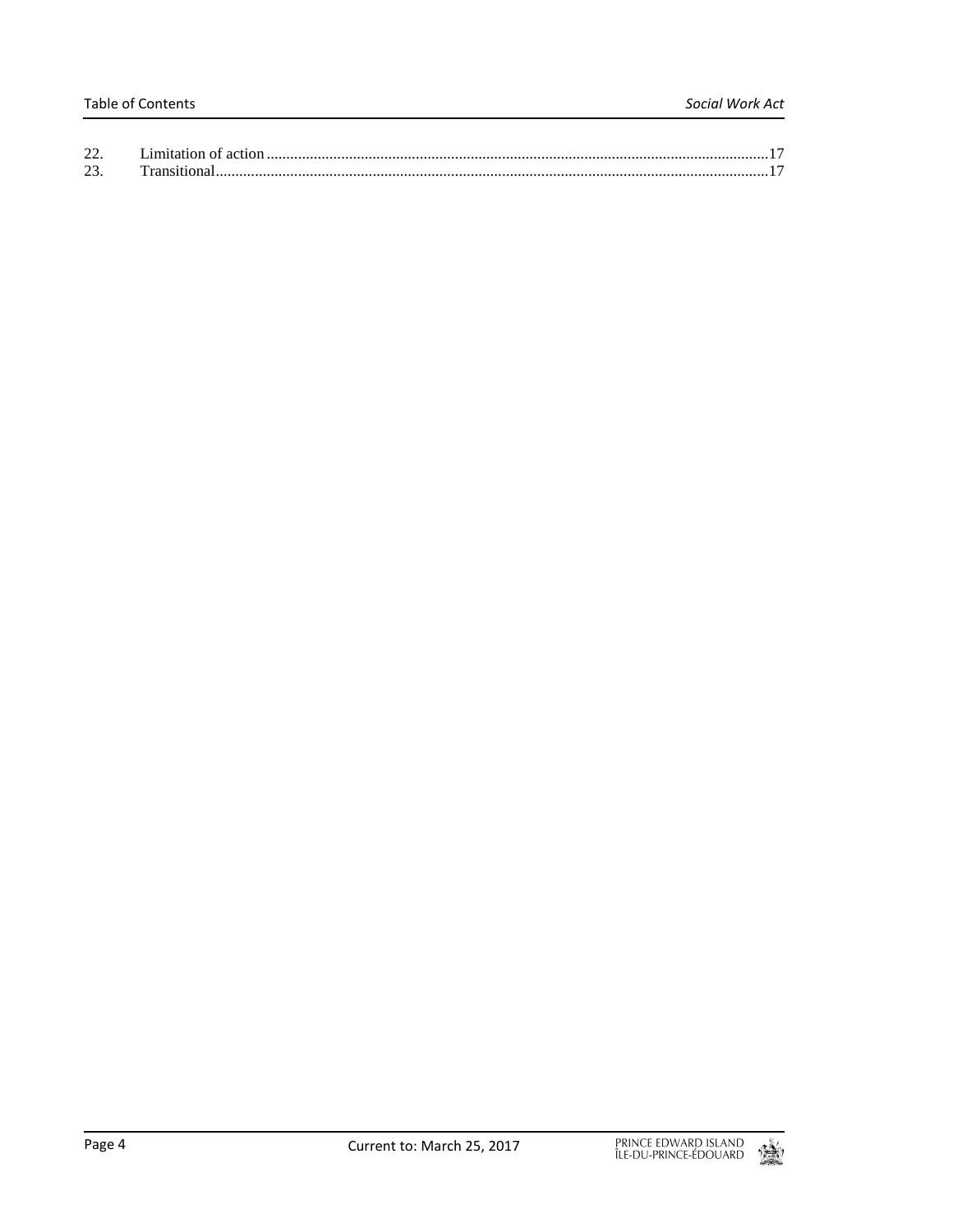

**SOCIAL WORK ACT CHAPTER S-5**

## <span id="page-4-0"></span>**1. Definitions**

In this Act

- (a) "**affected social worker**" means a social worker whose conduct is the subject of a complaint;
- (a.1) "**Association**" means the Prince Edward Island Association of Social Workers;
- (b) "**Board**" means the Prince Edward Island Social Work Registration Board;
- (c) "**certificate**" means a certificate of registration issued under section 9;
- (c.1) "**complainant**" means the person who has made a complaint under subsection 13(1) concerning the conduct of a social worker;
- (c.2) "**complaint**" means a complaint made under subsection 13(1);
- (c.3) "**conduct**" includes an act or omission;
- (d) "**Executive**" means the Executive of the Association;
- (d.1) "**Hearing Panel**" means a Hearing Panel appointed under clause 13.2(1)(b);
- (d.2) "**Investigation Committee**" means an Investigation Committee appointed under clause 13.2(1)(a);
- (d.3) "**mediation**" means a process for resolving complaints under this Act;
- (d.4) "**mediator**" means a mediator appointed under subsection 13.1(1);
- (e) "**Minister**" means the Minister of Community Services and Seniors;
- (e.1) "**Register**" means the Register required to be maintained under clause 7(2)(c);
- (e.2) "**Registrar**" means the Registrar appointed under subsection 6(6) and includes an alternate Registrar appointed under subsection 13(2);
- (f) "**social work**" means the assessment, diagnosis, treatment, evaluation and prevention of individual, interpersonal and societal issues, through the use of social work knowledge, skills, interventions and strategies, to assist individuals, couples, families, groups, organizations and communities to achieve optimum psychological and social functioning;
- (g) "**social worker**" means an individual who holds a valid certificate;
- (h) "**unprofessional conduct**" means
	- (i) conduct unbecoming a social worker, or professional misconduct, including gross negligence or incompetence,
	- (ii) conduct that is likely to
		- (A) be contrary to the best interests of the public or of the social work profession, or
		- (B) be contrary to any code of ethics adopted by the Board,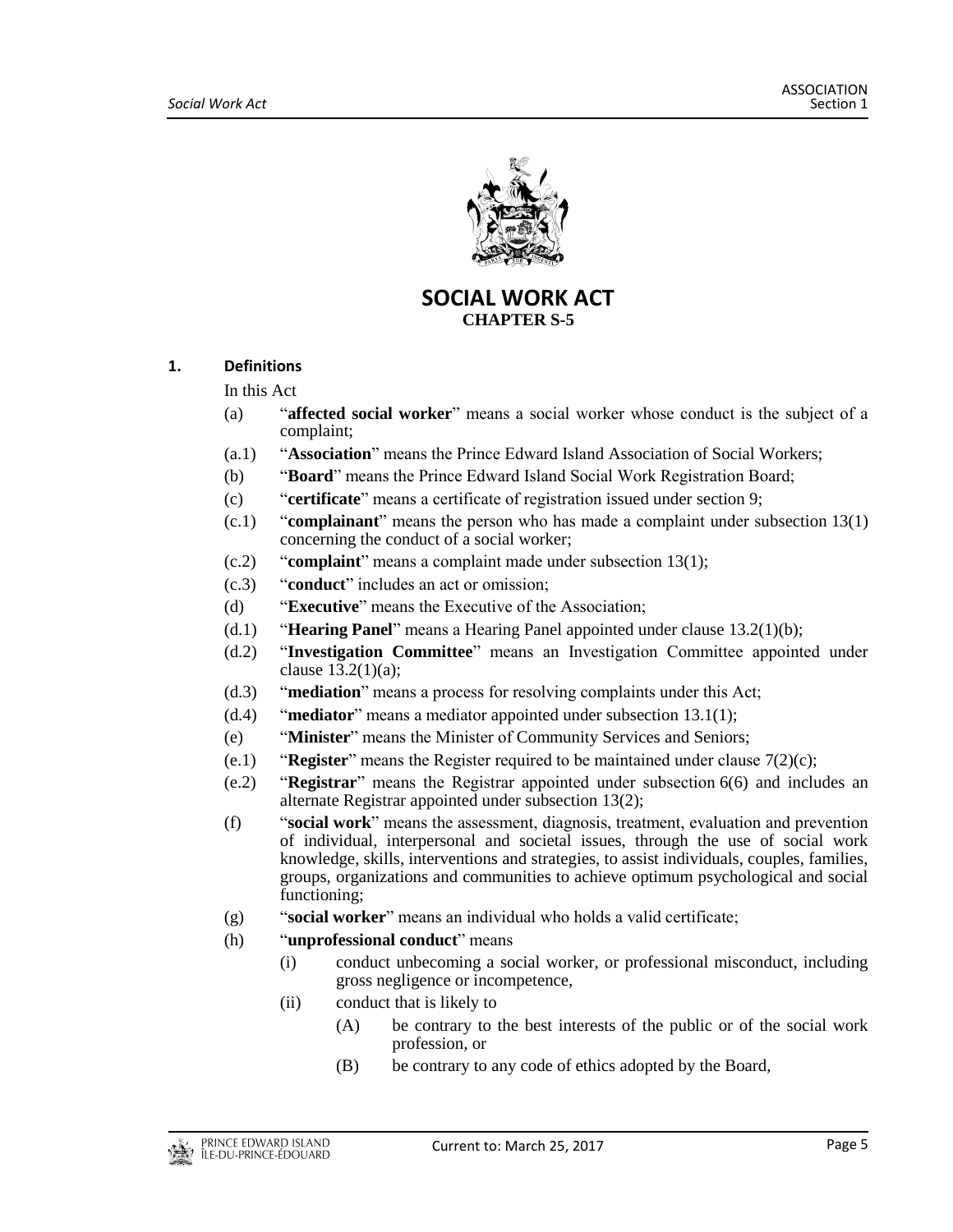- (iii) carrying on the practice of social work while suspended in accordance with this Act,
- (iv) conduct that is in violation of this Act or the regulations, or
- (v) such other conduct as may be prescribed. *1988, c.62, s.1; 2005,c.40,s.32; 2008,c.62,s.1; 2010,c.31,s.3; 2012,c.17,s.2.*

# **ASSOCIATION**

## <span id="page-5-1"></span><span id="page-5-0"></span>**2. Body corporate**

The Prince Edward Island Association of Social Workers is constituted a body corporate composed of

- (a) persons who, at the time this Act comes into force, are members in good standing of that body known as the Prince Edward Island Association of Social Workers; and
- (b) persons granted membership pursuant to the bylaws of the Association. *1988, c.62, s.2.*

## <span id="page-5-2"></span>**3. Objects**

The purposes of the Association are

- (a) to promote the professional interests of members and activities appropriate to strengthening and unifying the social work profession;
- (b) to foster public awareness of the profession;
- (c) to represent the members in relations with other agencies;
- (d) to encourage and assist in developing high standards of practice, proficiency and continuing professional education;
- (e) to take action on issues with regard to social welfare. *1988, c.62, s.3.*

## <span id="page-5-3"></span>**4. Executive**

(1) There shall be an Executive of the Association which shall, subject to this Act and the bylaws of the Association, conduct the affairs and exercise the powers of the Association.

## **Composition**

(2) The Executive shall consist of a president, vice-president, secretary, treasurer and such other members as may be considered appropriate, elected in such manner and holding office for such term as may be prescribed by the bylaws of the Association. *1988, c.62, s.4.*

## <span id="page-5-4"></span>**5. Bylaws**

- (1) The Association may make bylaws for the conduct of the affairs of the Association, including
	- (a) the election or appointment, qualifications, duties, terms of office, remuneration and removal of officers and servants of the Association;
	- (b) the calling and conduct of meetings of the Association and of the Executive, including voting procedures;
	- (c) the establishment and operation of committees;
	- (d) relationships or agreements with external agencies;
	- (e) membership, including any classes thereof;
	- (f) amendment of bylaws;

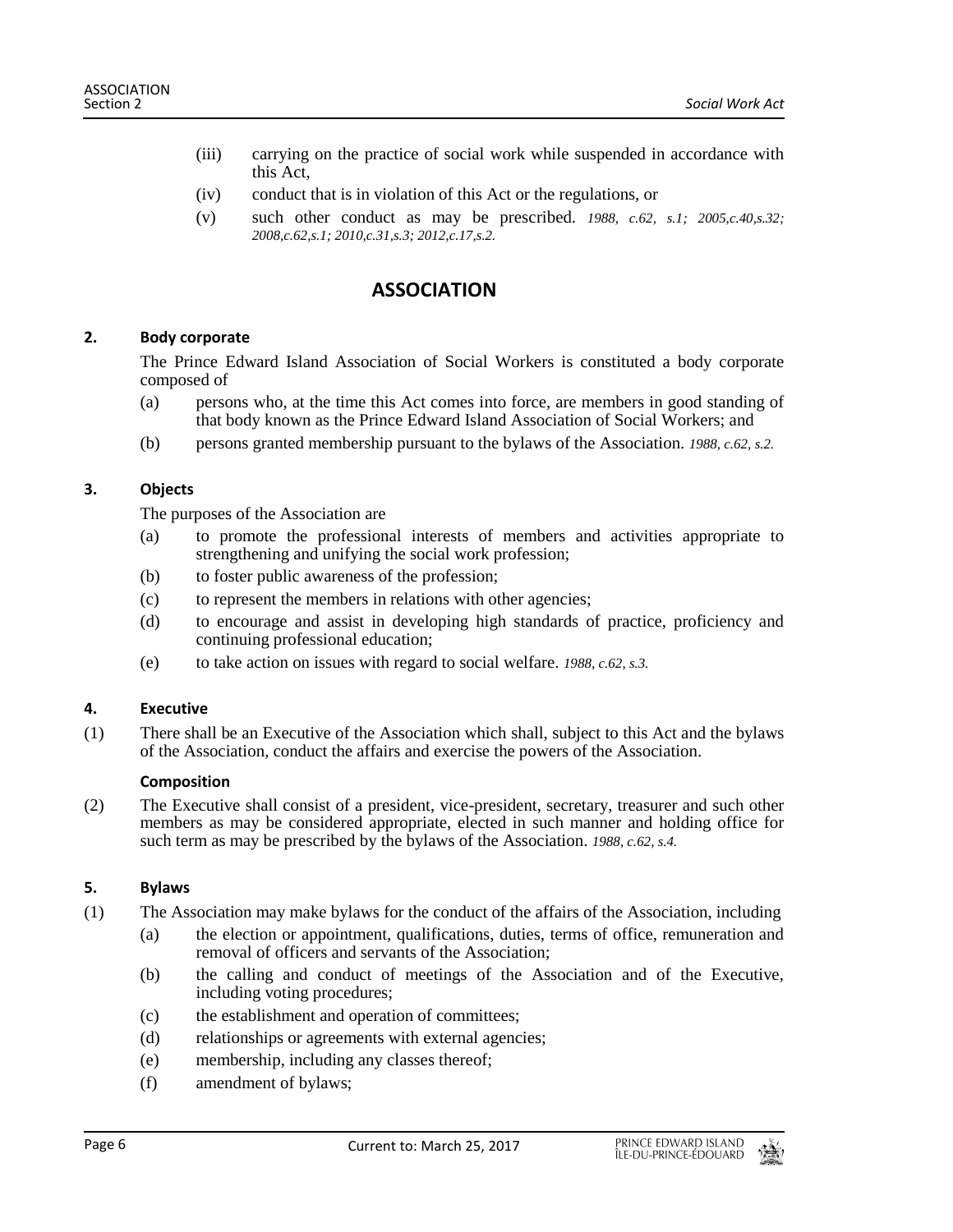(g) dues and any other assessment of members.

#### *Idem***, approval**

<span id="page-6-0"></span>(2) Bylaws made under subsection (1) come into force only after approval by the members in a general meeting. *1988, c.62, s.5.*

# **REGISTRATION BOARD**

#### <span id="page-6-1"></span>**6. Board**

(1) There is established as a corporate body a board to be known as the Prince Edward Island Social Work Registration Board.

#### **Composition**

- (2) The Board shall be composed of seven members nominated by the Association, in consultation with the Board, and appointed by the Minister, of whom
	- (a) six shall be social workers and members of the Association; and
	- (b) one shall be an individual, other than a social worker, considered to represent the perspective of the general public.

#### **Term**

(3) Members of the Board shall be appointed for a term of three years.

#### *Idem*

(4) Members may not serve more than two consecutive terms on the Board.

## **Application to current members**

(4.1) For greater certainty, subsections (3) and (4), as they read immediately before the date this subsection comes into force, continue to apply in respect of any person who, immediately before the date this subsection comes into force, holds an appointment as a member of the Board until such time as that appointment has expired.

## **Officers**

(5) The Board shall select one of its members who is a social worker as its chairperson, and may appoint such other executive officers as it considers appropriate.

## **Registrar**

(6) The Board shall appoint a person who may be a member of the Board as Registrar.

#### **Procedure**

(7) The Board shall determine its own procedure, pursuant to this Act.

## **Termination of membership**

- (8) Any member of the Board shall cease to hold office who
	- (a) becomes physically or mentally incapacitated;
	- (b) is convicted of an indictable offence;
	- (c) resigns;
	- (d) ceases to reside in the province;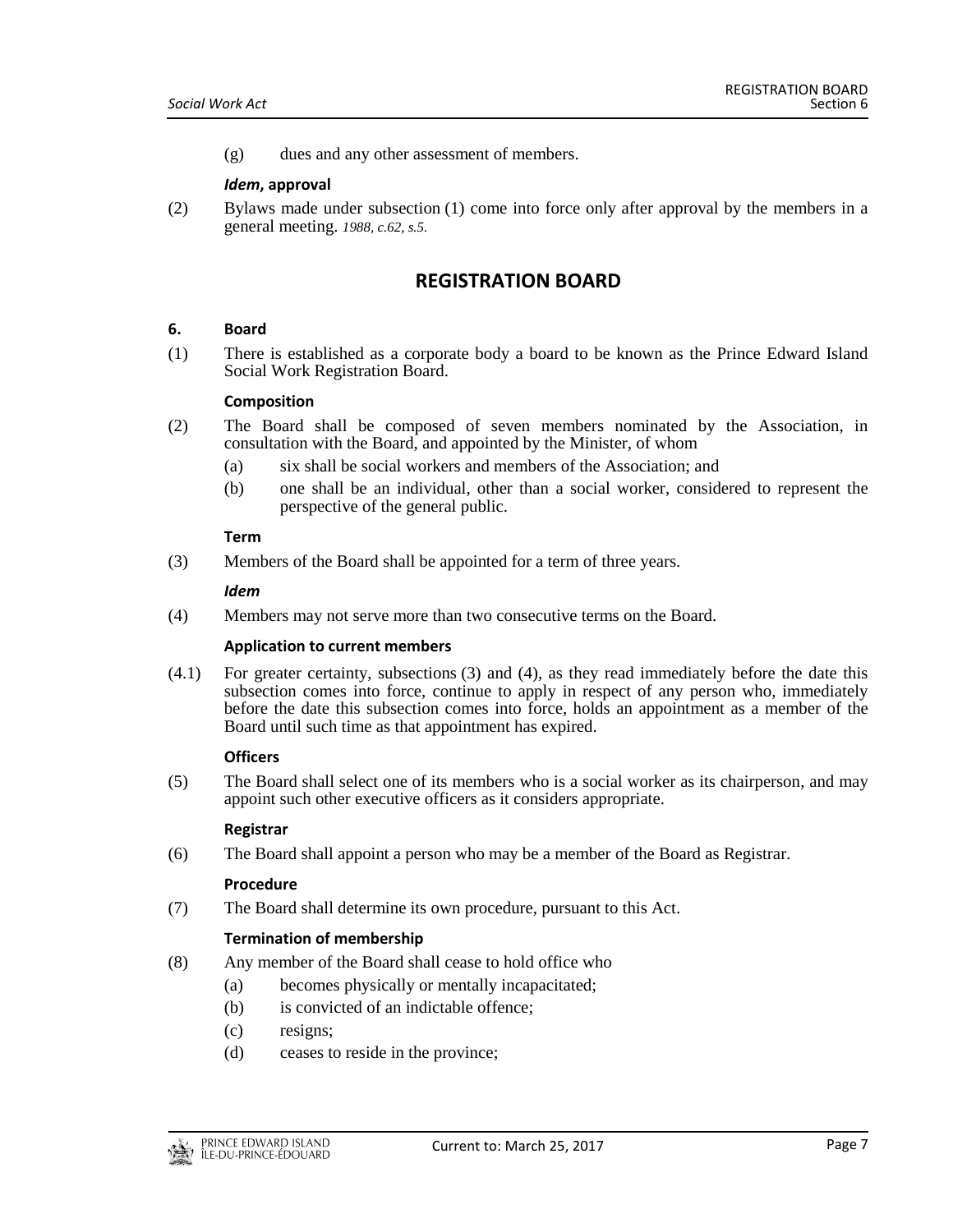- (e) in the case of an Association member, ceases to be a member in good standing of the Association; or
- (f) without an excuse that, in the opinion of the Board, is a reasonable one, misses three consecutive meetings of the Board.

#### **Completion of term**

(9) In the event a Board member ceases to hold office before completing the appointed term, the Minister may appoint a new member, nominated by the Association, who shall hold office for the unexpired portion of the original term.

#### **Annual report**

(10) The Board shall make an annual report to the Minister and to the Association concerning its general operation and performance of duties and may provide information to the Minister as may be requested from time to time. *1988, c.62, s.6; 2008,c.62,s.2.*

## <span id="page-7-0"></span>**7. Purpose of Board**

(1) The purpose of the Board is to promote, preserve and protect the welfare of the public through the effective control and regulation of the practice of social work in the province.

## **Functions**

- (2) The functions of the Board are to
	- (a) prescribe initial and continuing educational, proficiency and other qualifications for registration;
	- (b) examine applicants and judge entitlement to registration;
	- (c) issue certificates and to maintain the Register;
	- (d) assure adherence to established ethical guidelines;
	- (e) adopt a code of ethics and standards of practice;
	- (f) provide for the investigation of complaints and for the discipline of social workers in accordance with this Act and the regulations; and
	- (g) enter into agreements or other arrangements with the governing bodies that regulate the practise of social work in other jurisdictions to provide for the interjurisdictional practise of social workers and the continuation of control and regulation over the practice of social work.

## **Board may appoint committees, panels**

(3) The Board may appoint such committees or panels as may be necessary to perform its functions under this Act.

## **Delegation**

(4) The Board may delegate the powers and duties of the Board, as specified in the delegation, to a committee, panel, or a member of the Board or of the Association.

#### **Register**

- (5) When issuing a certificate to an applicant, the Board shall direct the Registrar to enter, and the Registrar shall then enter, all of the following information concerning the applicant in the Register:
	- (a) the name, address and phone number of the applicant;
	- (b) any conditions imposed on the certificate;
	- (c) the date of issue of the certificate;

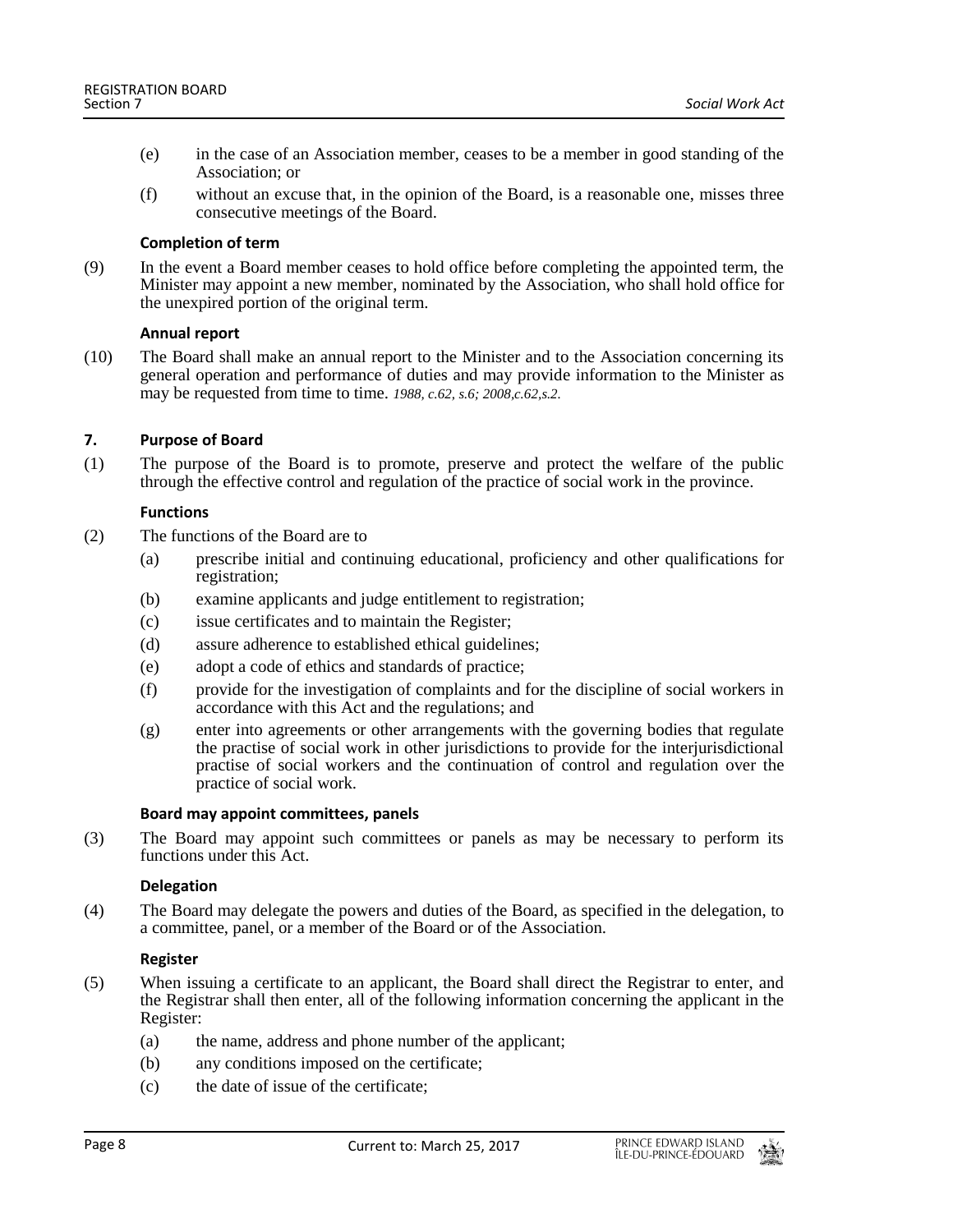- (d) the expiry date of the certificate;
- (e) the details of any endorsement added to the certificate;
- (f) such other information respecting the applicant as may be prescribed by the regulations. *1988,c.62,s.7; 2008,c.62,s.3; 2016,c.53,s.1.*

#### <span id="page-8-0"></span>**7.1 Bylaws**

The Board may make bylaws, not inconsistent with this Act or the regulations, relating to the conduct of the affairs of the Board, including bylaws respecting

- (a) the election or appointment, qualifications, duties, terms of office, remuneration and removal of officers and servants of the Board;
- (b) the calling and conduct of meetings of the Board and officers of the Board;
- (c) the establishment and operation of committees;
- (d) the making, amendment and revocation of bylaws of the Board; and
- (e) the fees that are payable
	- (i) to take a prescribed examination to demonstrate professional competency or currency of professional knowledge and skills for the purpose of clause  $9(1)(c)$  or (d), respectively,
	- (ii) for a certificate, pursuant to clause  $9(3)(b)$ , and
	- (iii) for an endorsement to a certificate, pursuant to subsection 9(5). *2016,c.53,s.2.*

#### <span id="page-8-1"></span>**8. Regulations**

The Board may, after consultation with the Association and subject to the approval of the Lieutenant Governor in Council, make regulations

- (a) respecting standards of practice for social workers, including establishing or prescribing such standards and requiring compliance with them;
- (b) respecting the requirements and procedures for
	- (i) making applications for certificates, and
	- (ii) issuing certificates;
- (c) respecting the types of conduct that constitute unprofessional conduct by social workers for the purposes of clause 1(h);
- (d) respecting the process for reviewing, investigating, mediating and hearing complaints;
- (e) respecting
	- (i) the conduct of investigations by Investigation Committees,
	- (ii) matters of practice and procedure before Hearing Panels, and
	- (iii) the manner and form of hearings before Hearing Panels;
- (f) respecting the continuing professional education of social workers, including requiring social workers to participate in specified continuing professional education programs;
- (g) prescribing the procedures, standards and requirements for the addition of an endorsement to a certificate pursuant to subsection 9(5);
- (h) prescribing the requirements and procedures for the maintenance of the Register;
- (i) prescribing the examination that demonstrates professional competency or currency of professional knowledge and skills for the purpose of clause  $9(1)(c)$  or (d),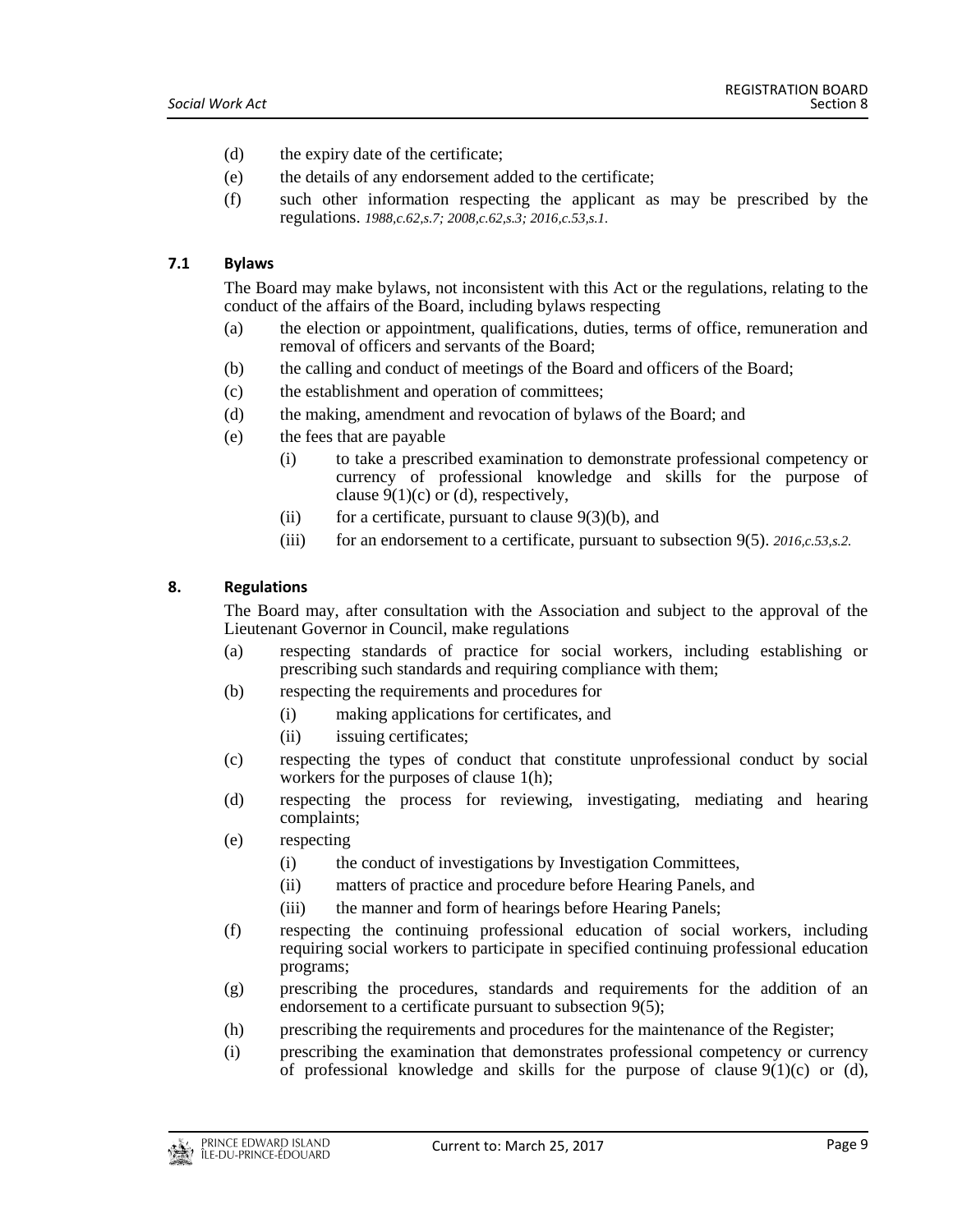respectively, and requiring the applicant to pay the fee set out in the bylaws of the Board to take an examination administered or arranged by the Board;

- (j) prescribing requirements for the establishment and operation of professional corporations, for the purpose of engaging in the practise of social work;
- (k) prescribing forms to be used under this Act;
- (l) defining any word or expression that is used but not defined in this Act; or
- <span id="page-9-0"></span>(m) generally providing for the better administration of this Act. *1988, c.62, s.8; 2008,c.62,s.4; 2016,c.53,s.3.*

# **REGISTRATION**

## <span id="page-9-1"></span>**9. Qualifications**

- (1) An individual who wishes to apply for a certificate shall apply to the Board on the prescribed form and provide the Board with proof, satisfactory to the Board, that the applicant has the following qualifications:
	- (a) successful completion of a degree program from a school of social work that is accredited or comparably recognized, at the time of the applicant's graduation, by the Canadian Association of Schools of Social Work;
	- (b) successful completion of such practical training as may be prescribed;
	- (c) professional competency, as demonstrated by such examination as may be prescribed;
	- (d) currency of professional knowledge and skills, as indicated by such requirements as may be prescribed regarding recentness of professional education, examination, active practice or refresher program;
	- (e) good standing with any regulatory body of social workers in Canada of which the applicant is a member.

## **Transitional**

(2) Repealed by *2008,c.62,s.5.*

## **Issuance of certificate**

- (3) Subject to subsection (4), the Board shall, on receipt of an application made in accordance with subsection (1), issue a certificate to the applicant if
	- (a) the Board is satisfied that the applicant has the qualifications referred to in subsection  $(1)$ ; and
	- (b) the applicant pays the fee set out in the bylaws of the Board.

## **Board may impose conditions on certificate**

(3.1) The Board may, when issuing a certificate under subsection (3), impose such conditions on the certificate as the Board considers appropriate.

## **Social worker must comply with conditions**

(3.2) No social worker shall fail to comply with any condition that is imposed under this section on the certificate issued to the social worker.

## **Refusal to register**

(4) The Board may refuse to issue a certificate to an applicant if

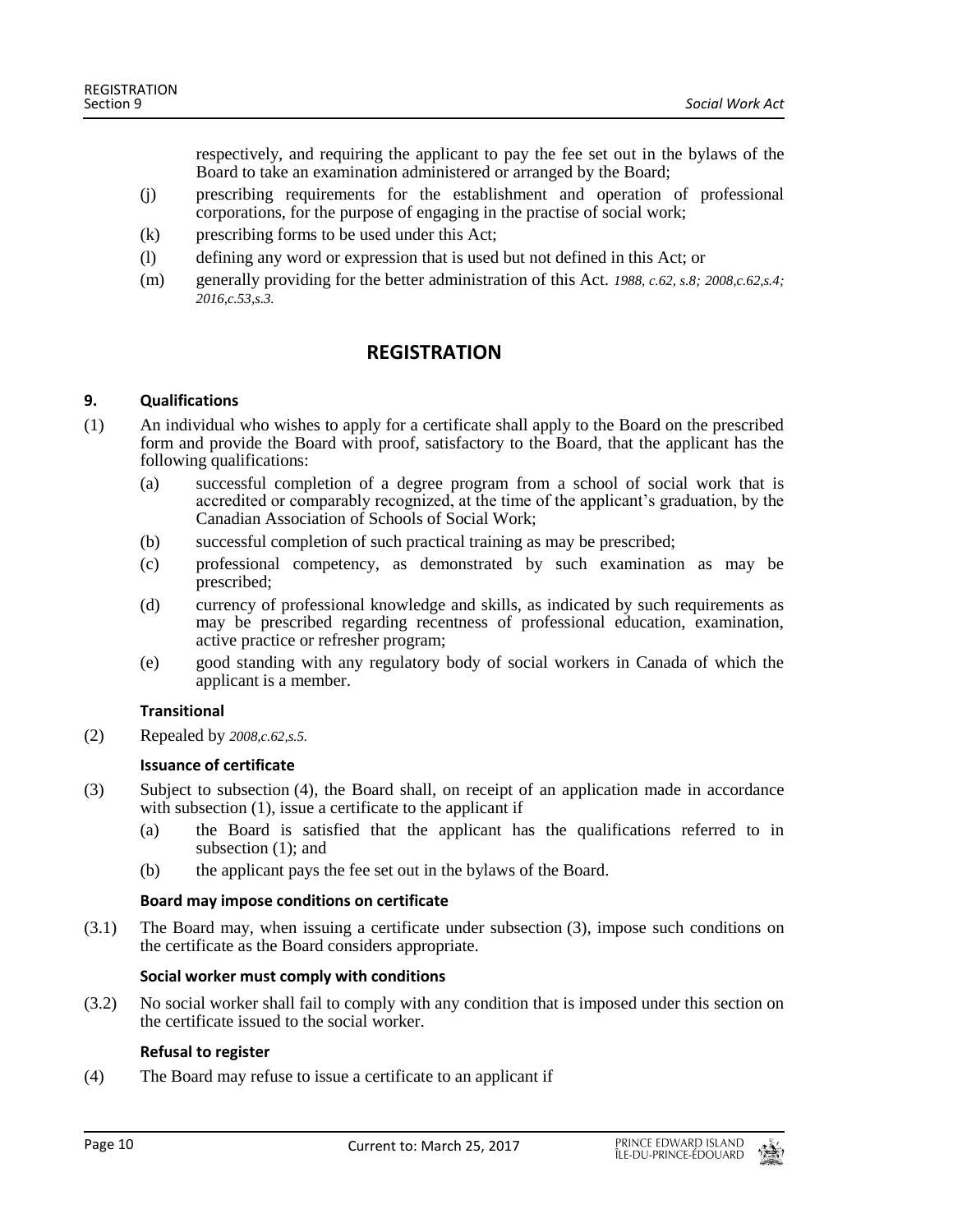- (a) the applicant has been or is being investigated or disciplined for unprofessional conduct, negligence or incompetence by a regulatory body or professional organization from another jurisdiction where the applicant has practised social work, until that authority or organization declares the applicant to be in good standing;
- (b) the applicant has been convicted of an offence of such a nature and direct relevance to the practice of social work that, in the opinion of the Board, the applicant would pose a danger to clients; or
- (c) the Board is satisfied that the applicant does not meet the qualifications set out in subsection  $(1)$ .

#### **Registrar shall give notification of refusal in writing**

(4.1) Where the Board refuses to issue a certificate to an applicant, the Registrar shall cause a written notice of the refusal to be served on the applicant.

#### **Private practice endorsement**

(5) The Board may, on application by a social worker made in accordance with the regulations, add an endorsement to the certificate of the social worker that authorizes the social worker to engage in the practise of social work as a private practitioner if the Board is satisfied that the social worker has met the prescribed requirements for the endorsement and paid the fee set out in the bylaws of the Board.

#### **Conditions**

(6) The Board may, when adding an endorsement on a certificate under subsection (5), impose such conditions on the certificate as the Board considers appropriate. *1988,c.62,s.9; 2008,c.62,s.5; 2016,c.53,s.4.*

#### <span id="page-10-0"></span>**10. Authorized title**

A social worker is authorized to use the title "Registered Social Worker" and the initials "R.S.W.". *1988, c.62, s.10; 2008,c.62,s.6.*

#### <span id="page-10-1"></span>**11. Expiry**

Unless a shorter term is specified by the Board on a certificate, a certificate expires one year after the date on which it is issued. *1988, c.62, s.11; 2008,c.62,s.7.*

#### <span id="page-10-2"></span>**12. Board may extend expiry date of certificate**

(1) A social worker seeking an extension of the term of his or her certificate shall submit a request, in writing, to the Board outlining the reasons for the request and the duration of the extension sought.

#### *Idem*

(2) The Board may, on receipt of a request under subsection (1), extend the term of the certificate of the applicant for such period of time as the Board considers appropriate. *1988, c.62, s.12; 2008,c.62,s.8.*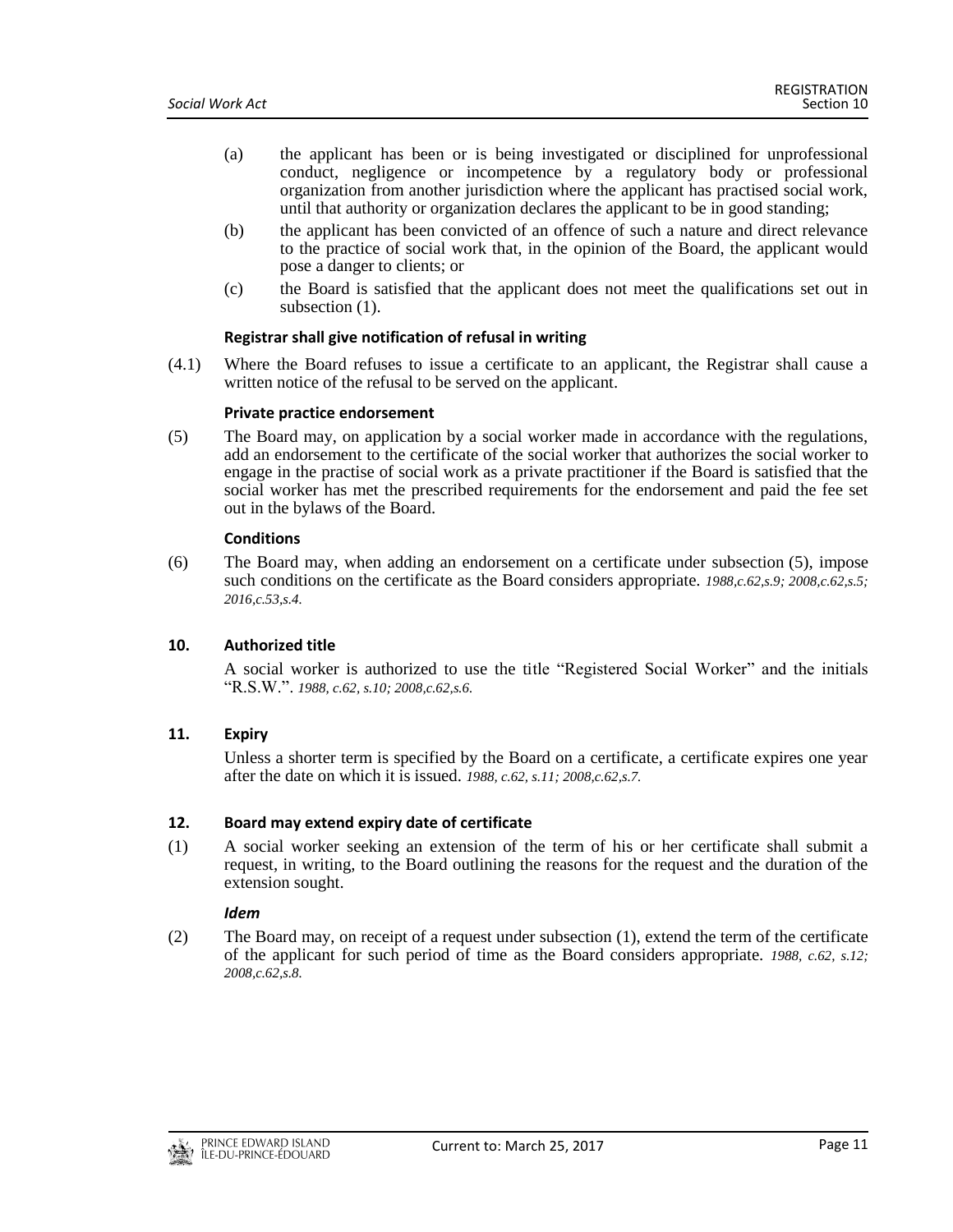# **DISCIPLINE**

## <span id="page-11-1"></span><span id="page-11-0"></span>**13. Complaint**

(1) Subject to subsection (2), any person, including the Registrar, may make a complaint to the Registrar alleging that a social worker is guilty of unprofessional conduct.

## **Alternate Registrar**

(2) Where the Registrar is the complainant or the affected social worker, the Board shall appoint a person, who may be a member of the Board, as an alternate Registrar and who shall have all of the powers and duties of the Registrar under this Act and the regulations in respect of the complaint.

## **Additional information, writing**

- (3) The Registrar, before proceeding under this section,
	- (a) may require the complainant to provide additional information; and
	- (b) may, if the complaint was made orally, require the complainant to submit the complaint in writing and obtain the complainant's signature on the complaint.

## **Registrar's duties on receiving complaint**

- (4) The Registrar shall, after receipt of a written complaint signed by the complainant,
	- (a) cause to be served on the affected social worker
		- (i) a copy of the complaint, and
		- (ii) a written notice indicating that the affected social worker may submit a written response to the complaint to the Registrar in accordance with subsection  $(4.1)$ ; and
	- (b) cause to be served on the complainant, a copy of the written response, if any, that is submitted to the Registrar by the affected social worker within the time period referred to in clause (a).

## **Response to complaint**

(4.1) An affected social worker may, within 10 days after the notice and complaint is served on the affected social worker under subsection (4), submit a written response to the complaint to the Registrar.

## **Preliminary investigation**

(5) The Registrar shall, within 30 days after the expiry of the period referred to in subsection (4.1), conduct a preliminary investigation of the complaint.

## **Dismissal or referral of complaint**

- (6) The Registrar shall, within 10 days after the completion of the preliminary investigation*,*
	- (a) dismiss the complaint, if the Registrar determines that
		- (i) the complaint is frivolous or vexatious,
		- (ii) there is insufficient evidence to support the allegations in the complaint, or
		- (iii) the complaint has been resolved to the satisfaction of the Registrar; or
	- (b) refer the complaint
		- (i) to the Board for the appointment of a mediator, where the complainant and the affected social worker have agreed to mediation, or
		- (ii) to an Investigation Committee.

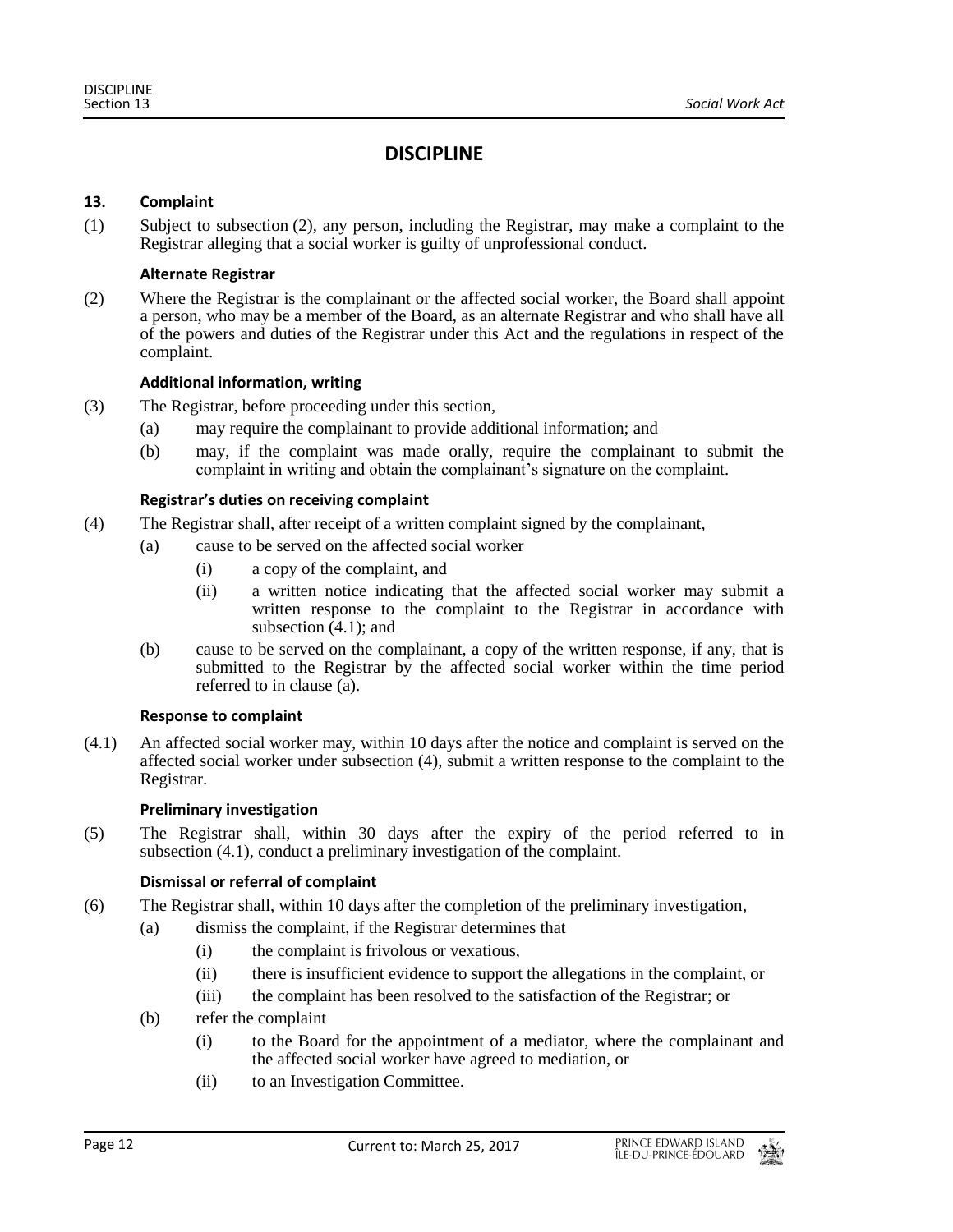## **Decision**

- (7) The Registrar shall cause
	- (a) a written notice of his or her decision under subsection (6), together with the reasons for the decision; and
	- (b) a written notice of the right of the complainant under subsection (8) to request a review of the decision if the Registrar has decided to dismiss the complaint,

to be served on the complainant and the affected social worker.

#### **Review of dismissal of complaint**

(8) Where the Registrar dismisses a complaint under clause (6)(a), the complainant may, within 30 days after the notice under subsection (7) is served on the complainant, serve a written request on the Registrar to refer the complaint to an Investigation Committee for review.

#### **Referral of complaint to Investigation Committee**

(9) The Registrar shall, within 10 days after the written request under subsection (8) is served on the Registrar, refer the complaint to an Investigation Committee for review.

#### **Affected social worker is Registrar, other official**

(10) Where, in respect of a complaint, the affected social worker is a member of the Board or an Investigation Committee or Hearing Panel, the affected social worker shall not participate as a member of the Board, the Investigation Committee or Hearing Panel in any investigation or hearing respecting the complaint. *1988, c.62, s.13; 2008,c.62,s.9.*

#### <span id="page-12-0"></span>**13.1 Mediator, appointment**

- (1) The Board shall appoint a mediator, agreed to by the complainant and the affected social worker, to attempt to resolve the complaint where
	- (a) the Registrar has referred the complaint to the Board under subclause  $13(6)(b)(i)$ ; or
	- (b) the Investigation Committee has referred the complaint to the Board under clause  $13.3(2)(b)$ .

#### **Provision of complaint and records to mediator**

(2) On appointing a mediator to resolve the complaint, the Board shall provide the mediator with a copy of the complaint and any documents or records of proceedings which have taken place up to the date of the appointment, in respect of the complaint.

#### **Alternative complaint resolution**

(3) A mediator shall attempt to resolve a complaint referred to him or her by the Board in accordance with the regulations. *2008,c.62,s.10.*

#### <span id="page-12-1"></span>**13.2 Members**

- (1) The Board shall appoint, as necessary,
	- (a) Investigation Committees comprised of three social workers; and
	- (b) Hearing Panels comprised of two social workers and one layperson.

#### **Chairperson of panels**

(2) The Board shall appoint a chairperson for each Investigation Committee or Hearing Panel from among the members of such Committee or Panel who are social workers. *2008,c.62,s.10.*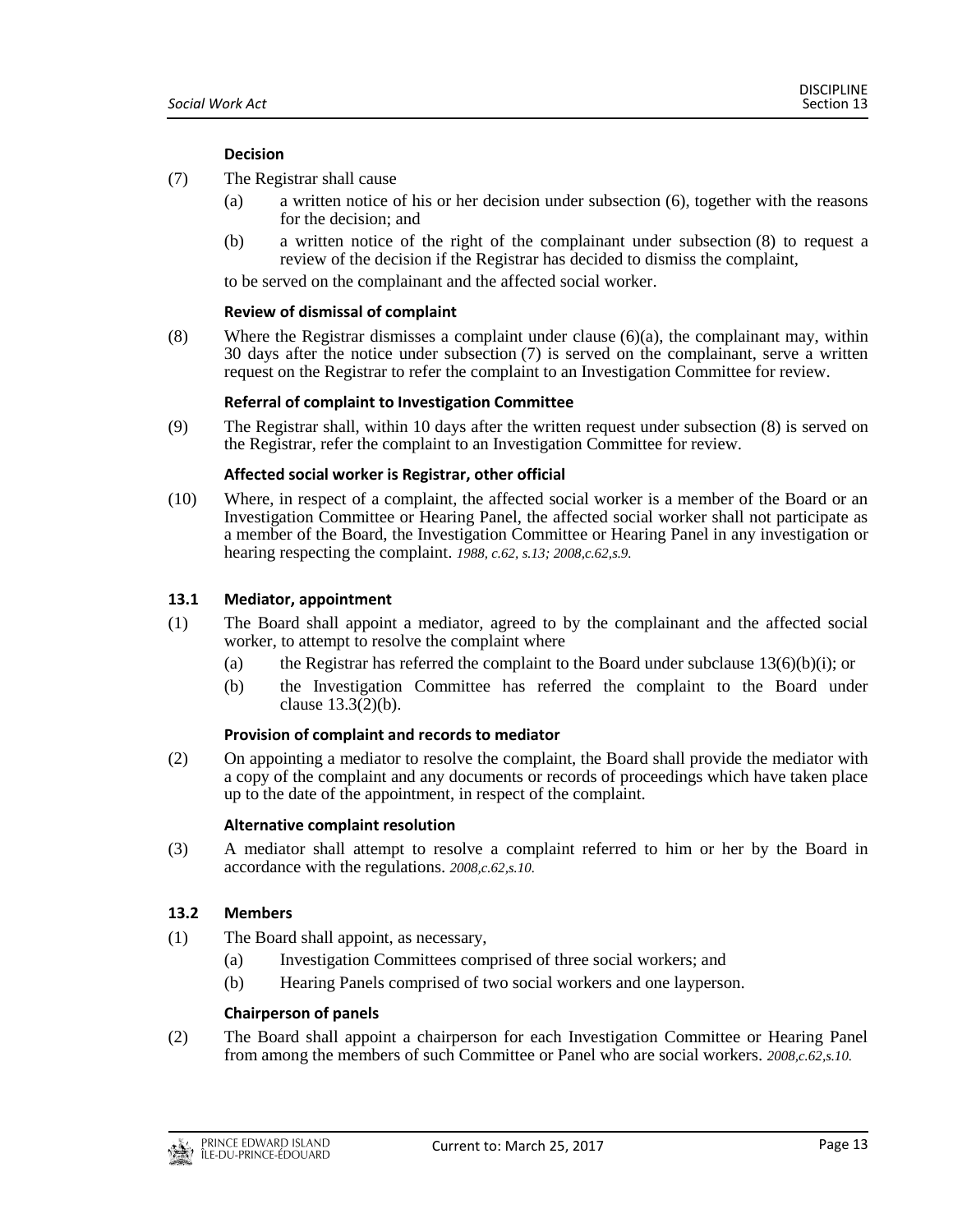## <span id="page-13-0"></span>**13.3 Investigation Committee**

- (1) An Investigation Committee shall
	- (a) conduct an investigation of a complaint, in accordance with the regulations, where the Registrar refers the complaint to the Investigation Committee under subclause  $13(6)(b)(ii)$ ; or
	- (b) review the dismissal of a complaint by the Registrar under subsection 13(6) in accordance with the regulations, where the Registrar refers the complaint to the Investigation Committee under subsection 13(9).

#### **Decision of Investigation committee**

- (2) On the completion of an investigation of a complaint or a review of a dismissal of a complaint, an Investigation Committee may
	- (a) dismiss the complaint, where the Committee determines that the complaint is frivolous, vexatious or otherwise unsubstantiated;
	- (b) refer the complaint to the Board for the appointment of a mediator, where the complainant and the affected social worker have agreed to mediation;
	- (c) upon determining that the affected social worker has engaged in unprofessional conduct,
		- (i) issue a written reprimand to the social worker, or
		- (ii) impose conditions on the certificate of the social worker; or
	- (d) where the Committee determines that the gravity or complexity of the complaint warrants, refer the complaint to the Board for the appointment of a Hearing Panel to adjudicate the complaint.

#### **Decision and reasons for decision**

(3) Where an Investigation Committee makes a decision under subsection (2), the Investigation Committee shall, within 14 days after making the decision, cause a written copy of its decision, together with the reasons therefor, to be served on the complainant, the affected social worker and the Registrar.

## **Affected social work not satisfied with decision**

(4) An affected social worker who is not satisfied with a decision made by the Investigation Committee under subsection  $(2)$ , other than a decision made under clause  $(2)(d)$ , may, within 10 days after the affected social worker is served with a written copy of the decision, request the Registrar to refer the complaint to the Board for the appointment of a Hearing Panel.

## **Appointment of Hearing Panel and referral of complaint**

(5) Upon receipt of a decision of an Investigation Committee to refer a complaint to the Board under clause  $(2)(d)$ , or a request from an affected social worker to refer a complaint to the Board under subsection (4), the Board shall appoint a Hearing Panel and shall refer the complaint to the Hearing Panel.

## **Provision of documents to Hearing Panel**

- (6) Upon the appointment of a Hearing Panel under subsection (5), the Registrar shall provide the Hearing Panel so appointed with
	- (a) a copy of the complaint;
	- (b) a copy of the response to the complaint of the affected social worker, if any, that was submitted to the Registrar under subsection 13(4.1); and

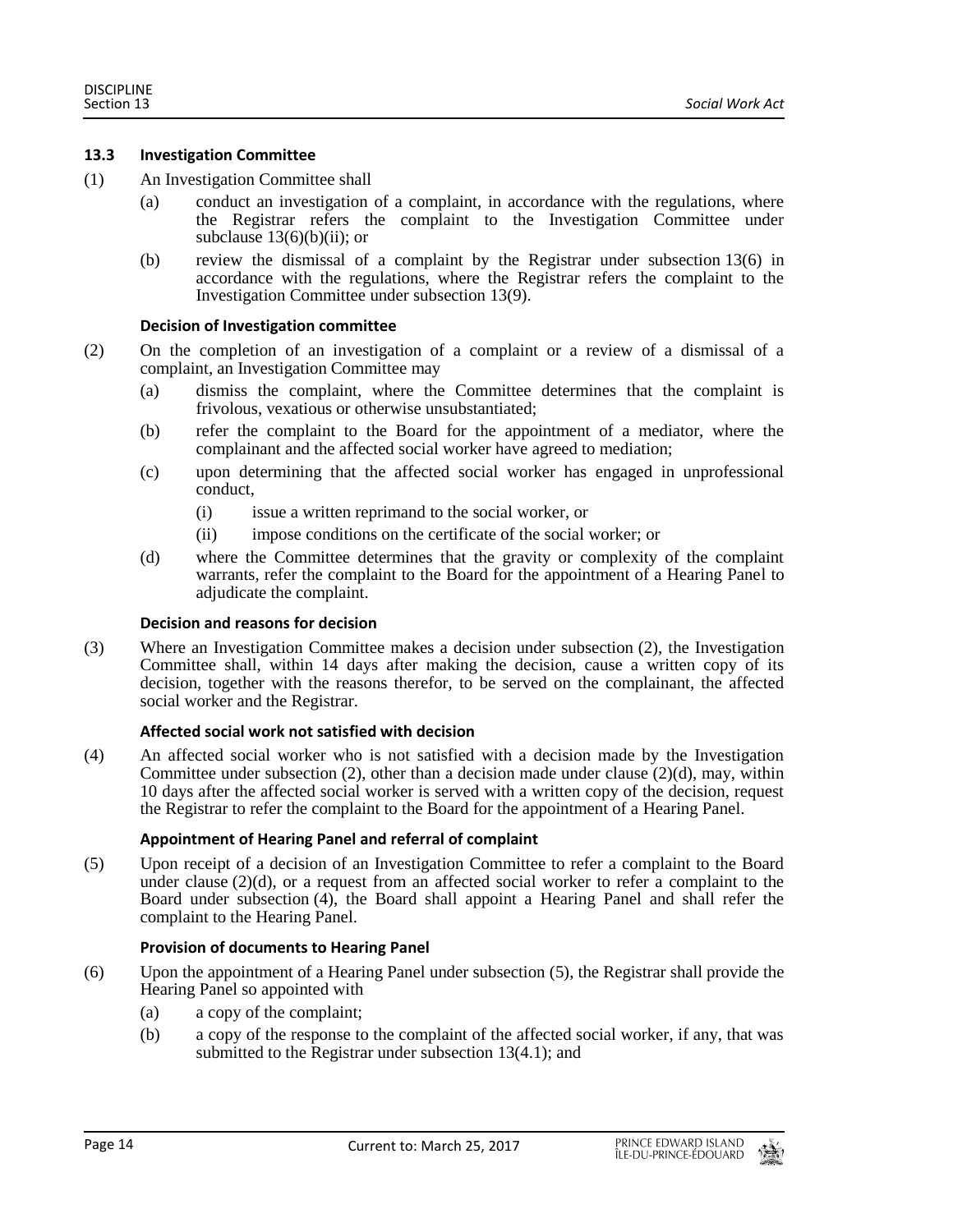(c) a copy of the written decision of the Investigation Committee served on the Registrar under subsection (3). *2008,c.62,s.10.*

## <span id="page-14-0"></span>**13.4 Hearing Panel**

(1) A Hearing Panel shall, in accordance with the regulations, hold a hearing respecting a complaint referred to it by the Board.

## **Decision of Hearing Panel**

- (2) On completion of a hearing, a Hearing Panel may
	- (a) if the Hearing Panel determines that the affected social worker is not guilty of unprofessional conduct, dismiss the complaint; or
	- (b) if the Hearing Panel determines that the affected social worker is guilty of unprofessional conduct,
		- (i) issue a written reprimand to the affected social worker,
		- (ii) impose conditions on the certificate of the affected social worker,
		- (iii) suspend the certificate of the affected social worker, or
		- (iv) revoke the certificate of the affected social worker.

#### **Decision and reasons for decision**

(3) The Hearing Panel shall cause the complainant, the affected social worker and the Registrar to be served with a written copy of its decision under subsection (2) and reasons for the decision within 21 days after making the decision. *2008,c.62,s.10.*

#### <span id="page-14-1"></span>**13.5 Registrar to provide Board with copies of decisions**

The Registrar shall provide the Board with a copy of all decisions made by the Registrar, an Investigation Committee or a Hearing Panel. *2008,c.62,s.10.*

## <span id="page-14-2"></span>**13.6 Publication of decision or part of it**

The Board may, if it considers it to be in the public interest, make all or part of any copy of a written decision of a Hearing Panel that is served on the Registrar under subsection 13.4(3), respecting any social worker, known to any person. *2008,c.62,s.10.*

## <span id="page-14-3"></span>**13.7 Costs**

Where an Investigation Committee or a Hearing Panel determines that an affected social worker is guilty of unprofessional conduct, the Board may order the affected social worker to pay the costs of the investigation or hearing or both. *2008,c.62,s.10.*

#### <span id="page-14-4"></span>**14. Appeal**

(1) An affected social worker may appeal a decision of a Hearing Panel under subsection 13.4(2) to the Supreme Court.

#### **Time for appeal**

(2) An appeal made under subsection (1) shall be commenced within 30 days after the date a copy of the decision appealed from is served on the affected social worker. *1988, c.62, s.14; 2008,c.62,s.11.*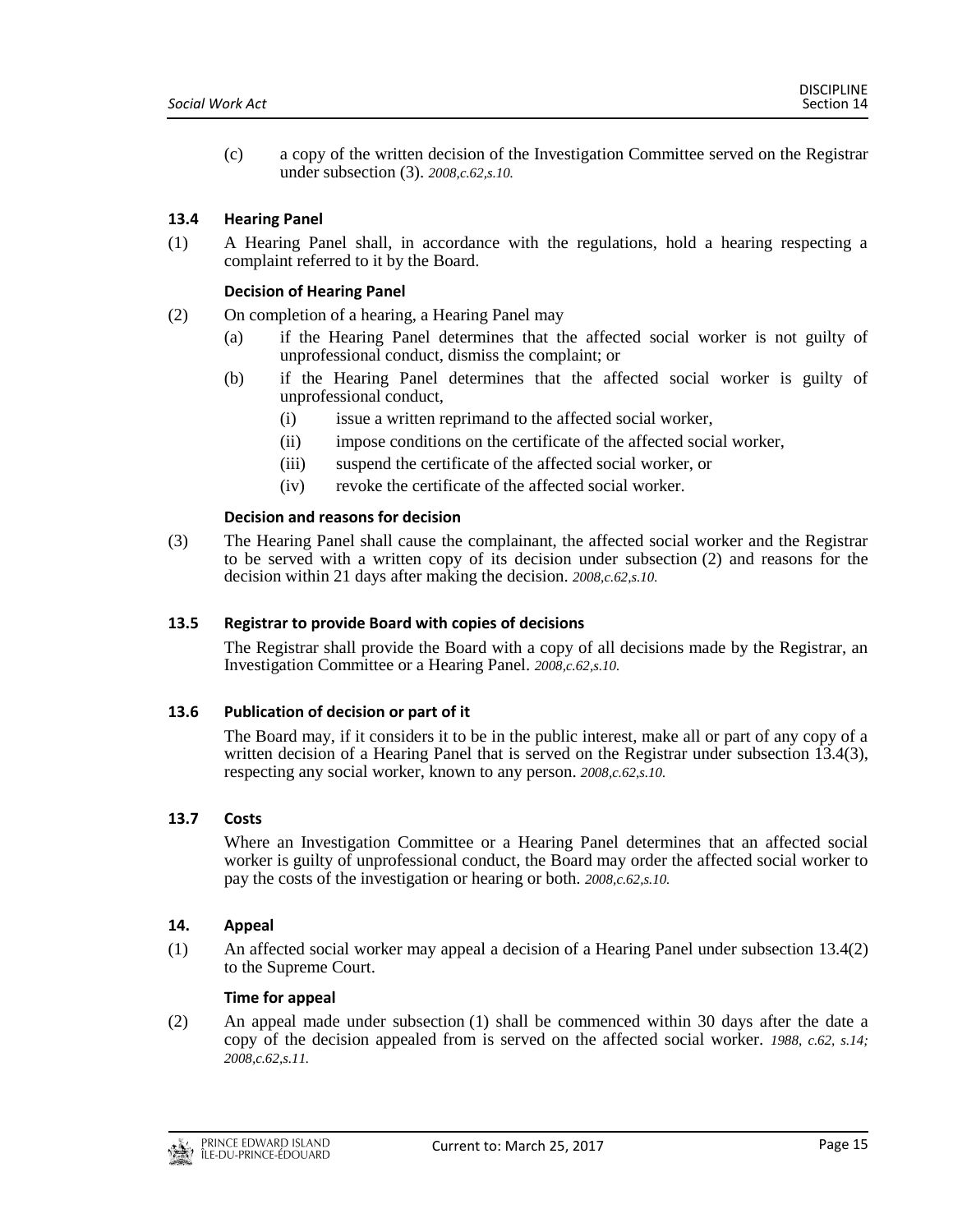#### <span id="page-15-0"></span>**14.1 Service**

(1) Service of all notices and documents or copies of same required for the purposes of this Act may be made by personal service on the person to be served or by registered mail to the person to be served at his or her last known address.

## **Deemed date of service**

<span id="page-15-1"></span>(2) Service by registered mail under subsection (1) is deemed to have been received by the addressee 10 days after the date of mailing. *2008,c.62,s.12.*

# **OFFENCE, LIABILITY**

## <span id="page-15-2"></span>**15. Prohibition**

No person other than a social worker shall

- (a) practice social work;
- (b) use the title "Social Worker" or "Registered Social Worker", or make use of any abbreviation of such title; or
- (c) represent or hold out, expressly or by implication, that the person is a social worker or is entitled to engage in the practice of social work. *1988, c.62, s.15; 2008,c.62,s.13.*

#### <span id="page-15-3"></span>**15.1 Private practitioner, endorsement**

No social worker shall engage in the practise of social work as a private practitioner unless the social worker has an endorsement on his or her certificate that authorizes the social worker to do so. *2008,c.62,s.14.*

#### <span id="page-15-4"></span>**16.** *Idem*

No person shall employ anyone other than a social worker for the purpose of performing social work. *1988, c.62, s.16; 2008,c.62,s.15.*

## <span id="page-15-5"></span>**17. Exemption**

Notwithstanding sections 15 and 16, certain functions of or relating to social work may be performed by an aide or technician under the appropriate superintendence of a social worker and subject to such regulations as may be made regarding such persons and their work, if such person in no way purports to be qualified as a social worker. *1988, c.62, s.17; 2008,c.62,s.16.*

#### <span id="page-15-6"></span>**18.** *Idem*

Nothing in this Act applies to or prevents the practice of any profession or occupation or performance of services that includes functions of or similar or complimentary to social work by

- (a) a qualified practitioner licensed or registered under any statute governing that profession or occupation; or
- (b) such other person or class of persons as the Board recognizes,

if such person in no way purports to be qualified as a social worker. *1988, c.62, s.18; 2008,c.62,s.17.*